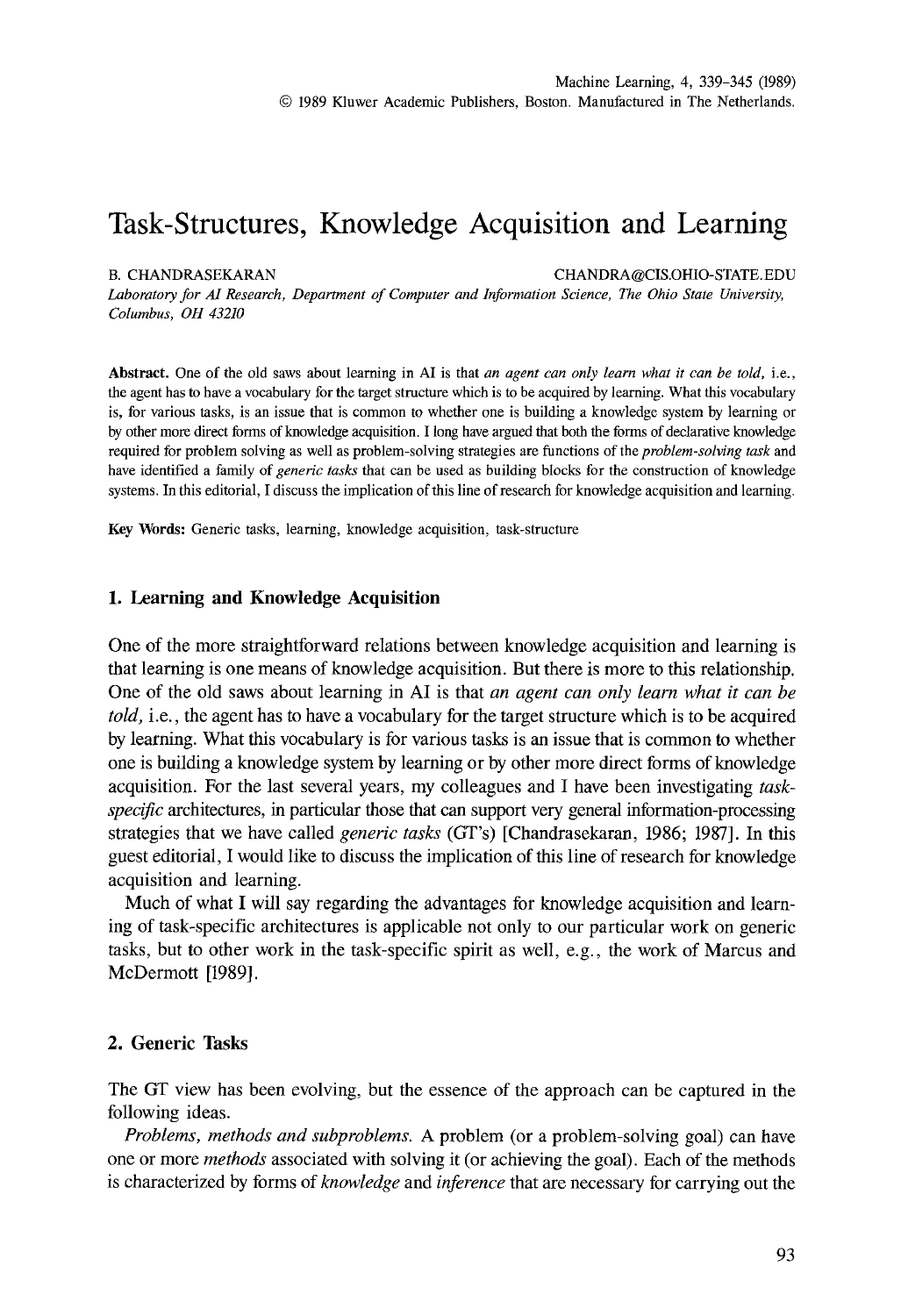method and by additional *subgoals* (or subproblems) that will need to be achieved (solved) in order to complete the application of the method for the problem. (A method can be a procedure where the sequencing of steps is all prespecified, but it can be more abstract; in Newell's problem space terminology [Newell, 1980], it can be a search in a problem space. In fact, such methods are the ones that are interesting from an AI point of view.)

For example, the problem of *classification* has a method called *hierarchical classification,*  which consists of exploring the classification hypotheses organized as a hierarchy. This calls for knowledge in the form of *hierarchies* and inference methods which are variations of, and include as a default strategy, *top-down explorations* of the hierarchy. This method has subgoals in the form of *evaluating the* evidence for or against a hypothesis so that it can be established or rejected. This subgoal similarly can have many methods associated with it, each of which is characterized by its own knowledge and inference requirements.

*GT's as problem/method/knowledge/inference packages.* A combination of a problem/ method/knowledge/inference structure is something that we have called a *generic task* (GT). An underlying assumption of the GT view is that there are a number of generally useful GT's which serve as subgoals or subproblems for *many* complex knowledge-rich problemsolving tasks. For example, hierarchical classification is an ubiquitous method in diagnosis and selection problems. Similarly, *abstract plan instantiation and refinement* is an equally general method for parts of design or synthesis tasks. *Hierarchical abstraction of data* is another very useful method for concept matching or recognition.

*A high level language for each GT.* The GT approach has identified a number of such generally useful problem/method/knowledge/inference combinations and has made tools available that can support each such GT and combine them as building blocks in the solution of more complex problems. The support is provided in the form of knowledge and inference primitives appropriate for each method, in terms of which domain knowledge and inference can be directly encoded.

*GT's and knowledge acquisition.* The GT view enables the knowledge engineer to associate problems with appropriate methods and seek out the knowledge and inference patterns that are needed to support the method and also to access other GT's, i.e., problem/method/ knowledge/inference structures, that may be needed for any subproblems. Thus the GT view is a direct aid in knowledge acquisition, since it focuses the knowledge acquisition process on the operational knowledge and inference needs of the problem (or the task). How exactly the GT view helps in knowledge acquisition has been discussed at some length by Bylander and Chandrasekaran [Bylander and Chandrasekaran, 1987], but the idea is simple: the knowledge and inference primitives directly give the knowledge engineer a vocabulary in terms of which to seek both the declarative and control knowledge in the domain for the task.

*Explanations of problem solving at the task level.* The task-specific view in general and the GT view in particular give advantages by providing appropriate vocabularies in which explanations can be couched [Chandrasekaran, Tanner and Josephson, 1989]. Each of the methods can, in principle, explain its behavior by using the vocabulary of inference and control that is directly appropriate for it. When the right GT level tool is used to implement the method, the problem solver can "introspect" about its behavior at the level of abstraction that corresponds to that of the task. For example, the hierarchical classifier can explain its behavior using the language of establishing classificatory hypotheses and refining them,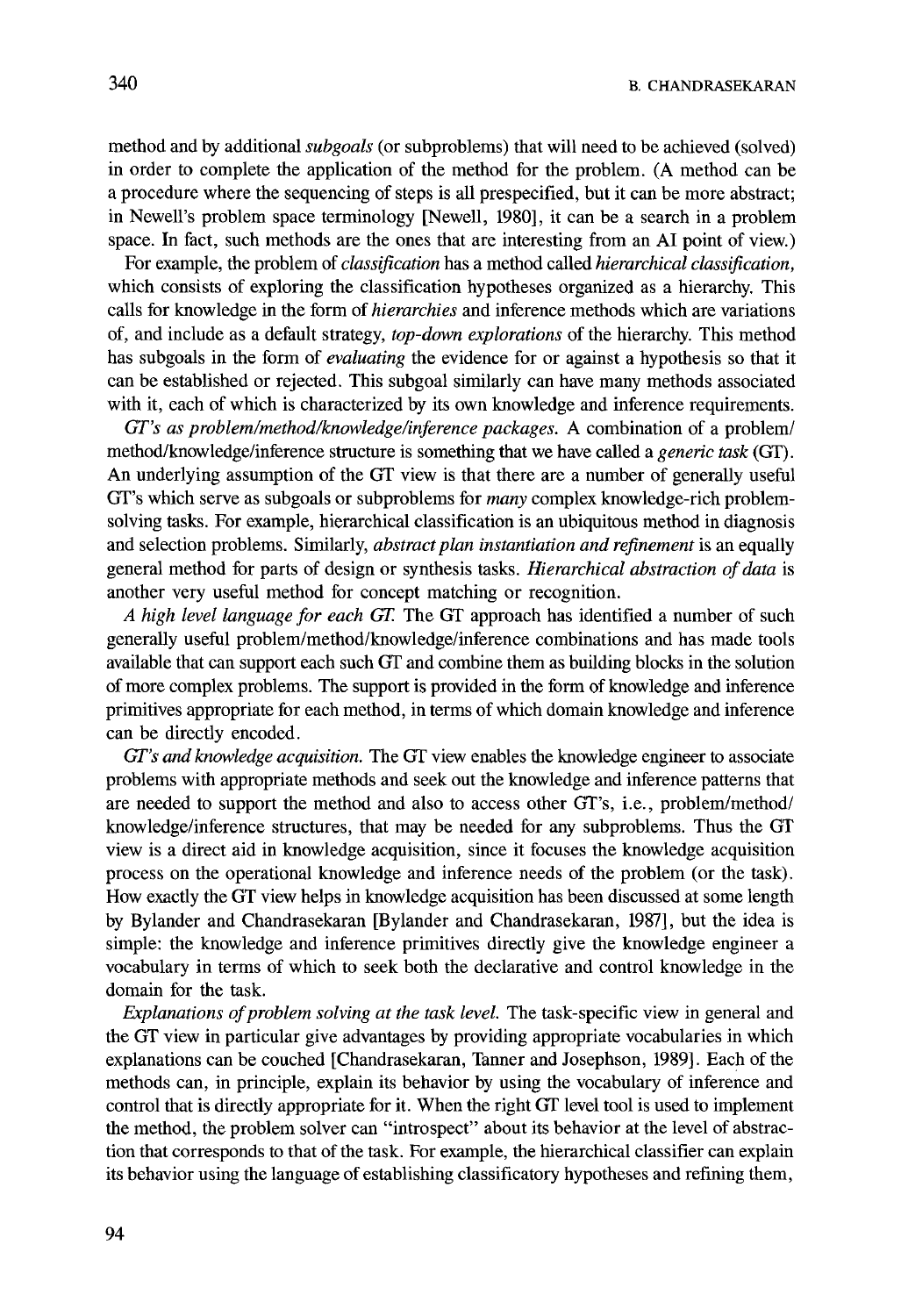

*Figure* 1. A **generic task architecture for diagnosis with compiled knowledge.** 

**and the plan instantiator and refiner can simply couch its behavior using a vocabulary of choosing between plans, invoking subplans, etc. If a diagnostic system is built using the generic tools for classification and hypothesis matching (see Figure 1), then the behavior of the diagnostic system can similarly be explained using the higher level explanatory vocabulary and a knowledge of the requirements of the task of diagnosis [Tanner, 1989].** 

# **3. Task Structures and Knowledge Acquisition**

**While I have talked in terms of generic tasks above, the points I am making are relevant for the more general notion of a** *task-oriented methodology.* **This methodology directs the process of analyzing and building knowledge-based systems for given problems by explicitly representing a** *task-structure* **for the problem'. This representation focuses the knowledge acquisition and system building stages by an explicit awareness of the requirements of the**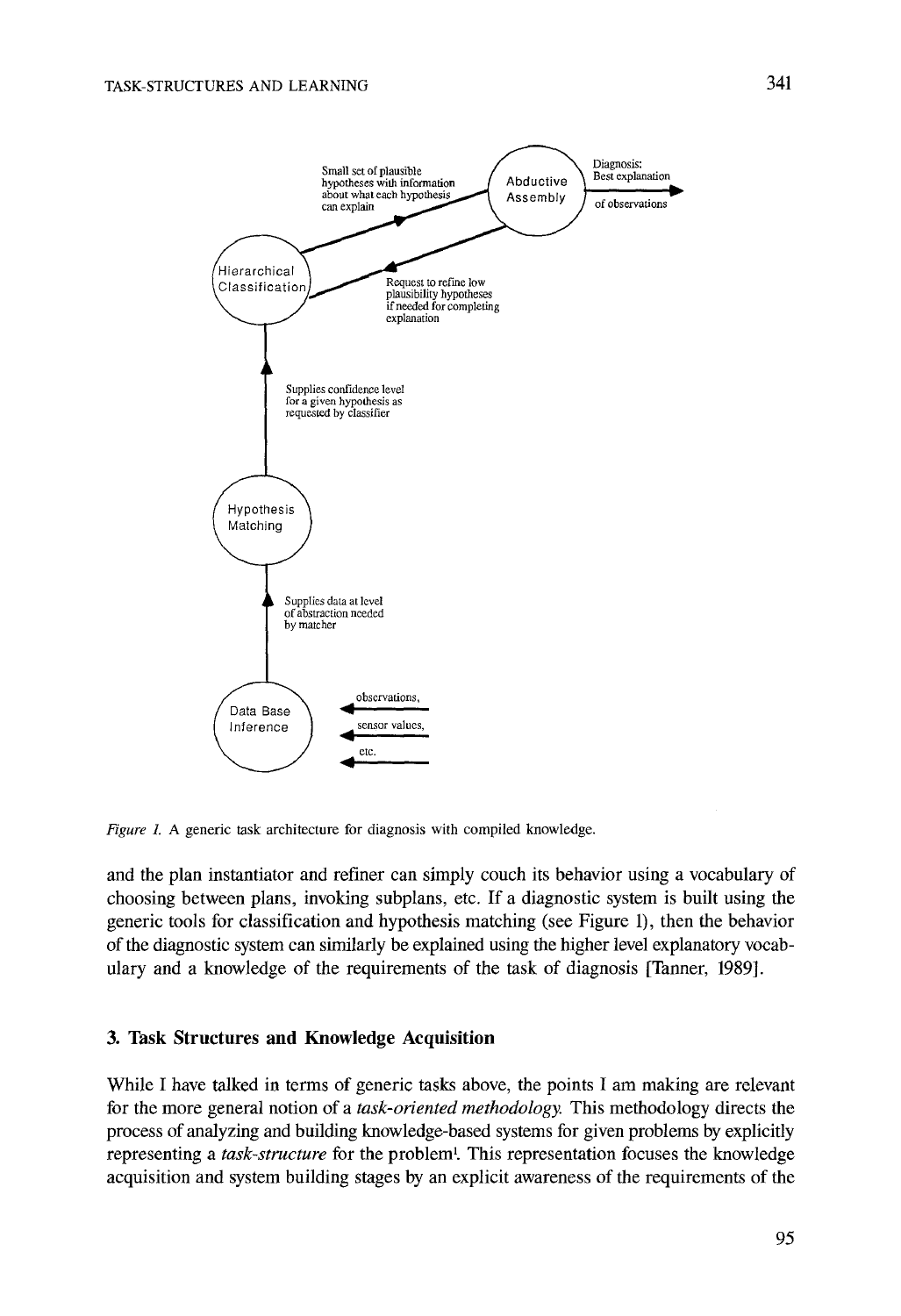tasks in the task structure. A task structure is a representation of the task in terms of the methods that are applicable for it in the domain and the conditions under which each method is applicable. Each method is itself specified in terms of how it uses knowledge and inference to achieve its goals, and in terms of what subgoals it sets up and requires to be achieved before it can succeed. This kind of decomposition can be done recursively until methods which achieve subgoals but which do not set up additional subgoals of their own are reached. This task structure has an enormous amount of leverage in directing knowledge acquisition and system building, since the knowledge and inference requirements for the methods can be explicitly identified. In the GT methodology, the task analysis is aided by the fact that a number of generic subgoals and methods have been identified; this repertoire provides guidance in the task decomposition.

For example, in Figure 1, a task-structure for diagnosis is given in terms of a number of generic tasks. In many domains an applicable method for diagnosis is that of assembling a best explanation. This method sets up the subgoals of *generating highly plausible hypotheses* and *abductive assembly of hypotheses into a best explanation.* Generating highly plausible hypotheses can be done by the method of hierarchical classification, which in turn sets up a subgoal of *evaluating a confidence level* for each of the hypotheses in the hypothesis space. An applicable method for this evaluation is *hypothesis matching* in which data are abstracted through a hierarchy of intermediate abstractions of evidence and finally into evidence about the hypothesis. Notice that this methodology permits us to choose methods for subgoals that can be supported by domain knowledge. In domain A, knowledge may be available for hypothesis evaluation by evidence abstraction as indicated, while in domain B the goal may best be accomplished by the method of Bayesian probability calculations because knowledge is available in the form of prior and conditional probabilities. The task structure makes explicit how goals are to be accomplished by what types of knowledge and inference. Knowing the type of knowledge needed for each method in turn can give focus to the knowledge acquisition process.

# **4. Explanation-Based Learning**

The task-oriented view in general and the GT approach in particular have significant potential to aid learning. In addition to the knowledge-type vocabulary that they provide for each task, their ability to generate explanations at the right level can give significant leverage for learning. Explanation-based learning, broadly construed, is a method of learning by constructing an explanation of why some solution was correct or incorrect, and using the explanation to define the concept that is being learned. I would like to outline how the explanatory capabilities of the GT approach are helpful for learning by briefly describing a work in this vein that is being conducted in my laboratory by Bylander and Weintraub [1988].

The research attempts to build a knowledge-based system that performs corrective learning. When its answer to a problem is incorrect, the system attempts to identify which part of the knowledge it used for which task in the task-structure may be at fault and also attempts to change it. In order to explain how this is intended to work, a brief description of the theory of task-specific explanation described in [Chandrasekaran et al., 1989] may be useful.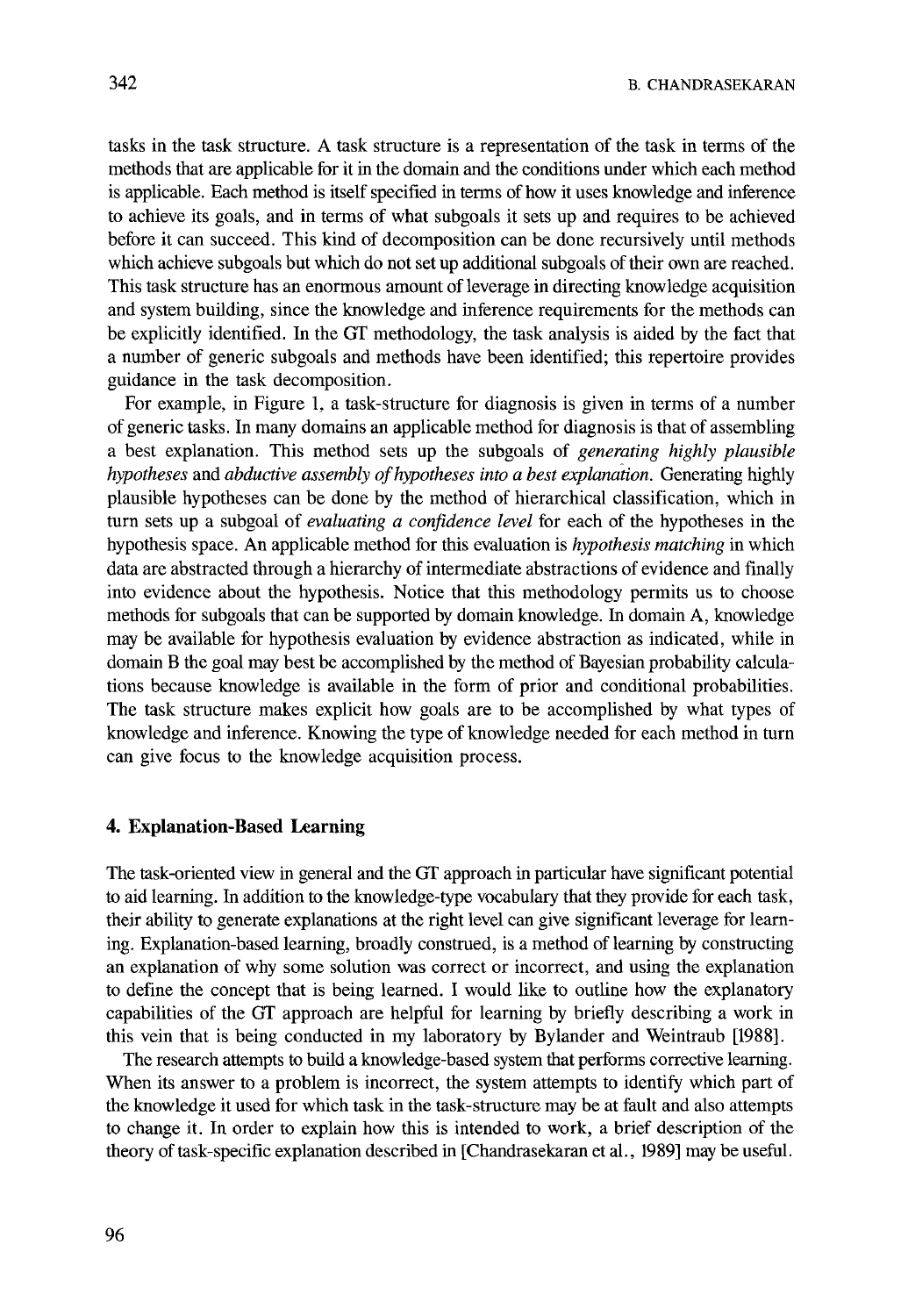We identify three types of explanation relating to knowledge-based systems. These are: (1) trace of run-time, data-dependent problem-solving behavior, i.e., explaining how the data in the current situation was used to arrive at a decision; (2) relating specific decisions to the control strategy used by the system; and (3) justifying particular pieces of knowledge by relating them to more general domain knowledge.

Let us use the example of hierarchical classification in diagnosis to make the above ideas a little clearer. Let us say that diagnosis is performed by performing hierarchical classification on the malfunction hierarchy (Figure 2) and that the control strategy is that of top-down refinement. If a hypothesis is established, its successors are examined; if a hypothesis is rejected, its subtree is pruned. Type 1 explanation will involve showing how a hypothesis was established by pointing to which data contributed evidence for and against it—there may be different ways of establishing the concept, and we want to know how in this particular instance the concept was established. Type 2 explanation would involve, e.g., explaining that a concept was rejected because its parent had been ruled out--this rejection being a consequence of the control strategy used in hierarchical classification. Let us say that one of the pieces of knowledge used in hierarchical classification is that data dl, d2, and d3 indicate a certain malfunction M in the hierarchy. Type 3 explanation will involve justifying this knowledge itself, e.g., by appealing to a structural model of the system that is being diagnosed and showing how malfunction M actually causes observations dl, d2, and d3.

The diagnostic and learning system being built by Weintraub and Bylander works in the domain of pathologic gait analysis. This diagnostic system combines abductive assembly and hierarchical classification problem solvers as in Figure 1 with a qualitative model of gait. The human expert, during the learning mode of the system, evaluates the correctness of the answer given by the system. If the system's answer is incorrect, the expert also provides the correct answer.



*Figure 2.* Example of a classification hierarchy.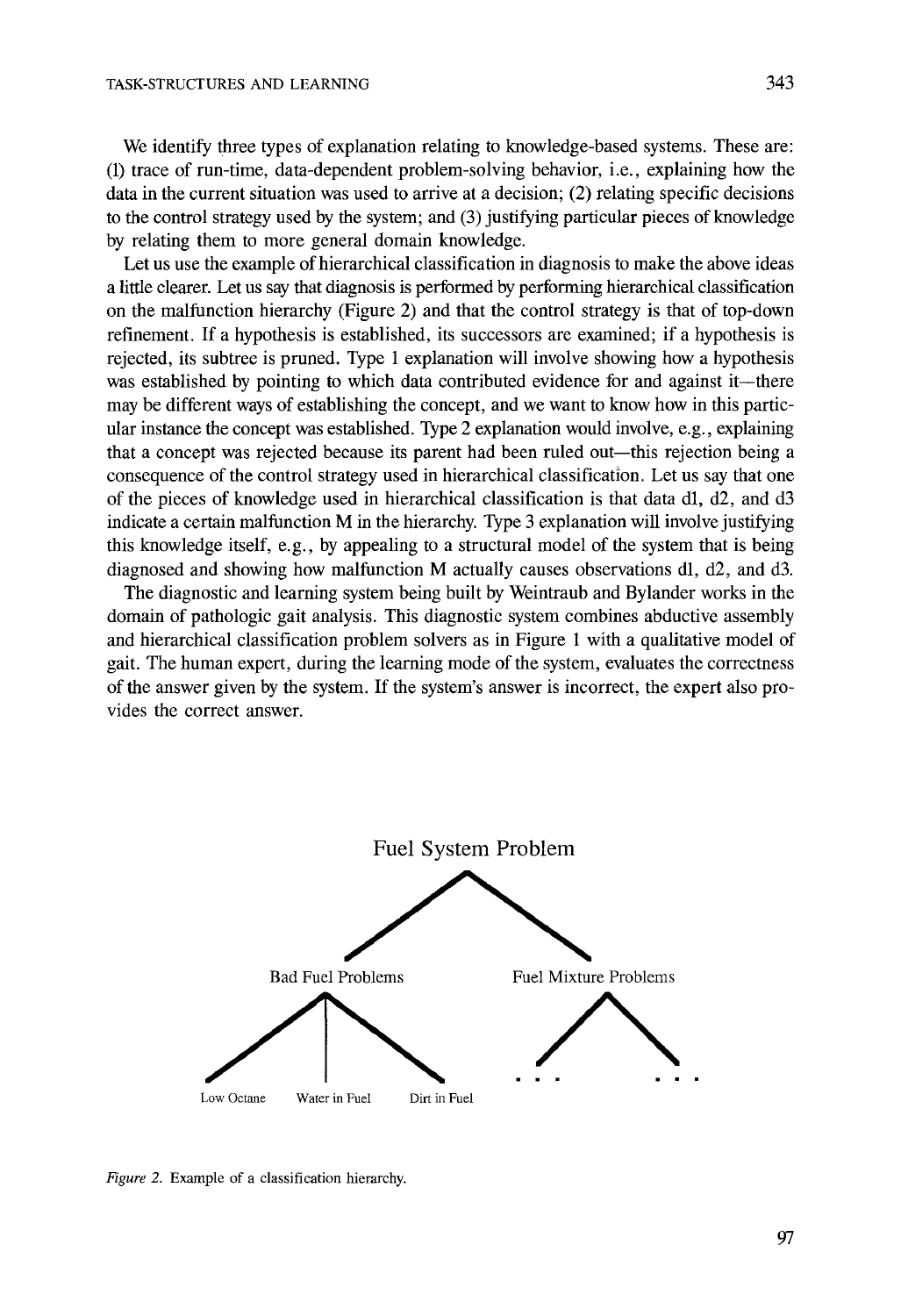Type 1 and Type 2 explanations can be constructed for the incorrect answer. Specifically, data used in support of bad judgments about individual hypotheses (Type 1) as well as how the control strategy led to errors (Type 2) can be constructed. Without getting into details, these explanations together can be used to identify possible knowledge elements that could have been responsible for the error, and which tasks in the task structure they are associated with. For example, the source of an incorrect decision may be traced to the fact that the evidence for a particular hypothesis is being incorrectly evaluated in the "Hypothesis Matching" subtask. Thus the explanation capability associated with the task-specific view helps solve some aspects of the *credit assignment problem* for learning.

The Type 3 explanation produced by the qualitative model can give additional pointers both for locating the possible places for the error as well as help in generating alternatives. Put another way, explanations of Types 1 and 2 help identify *what* is wrong, and Type 3 explanation will help identify *how* it is wrong. Thus the corrective learning is accomplished by a form of explanation-based learning, which in turn is made possible by the taskspecific architectures that help specify how the task structure makes decisions.

#### **5. Concluding Remarks**

Understanding how learning can be used to build knowledge systems for problem solving involves uncovering both *general mechanisms* that play a role independent of the task or domain involved, e.g., *chunking* [Laird, Newell & Rosenbloom, 1987], as well as a specification of *what* needs to be learned for the problem at hand. Much of the interest in the field of knowledge systems has revolved around general, i.e., task-independent, architectures, which do not directly support distinctions in knowledge and inference for different types of tasks. There is a tendency to think of *all* knowledge as so much domain-specific details in this architecture, and hence to think that one cannot say interesting things, from an AI point of view, about learning this knowledge. On the other hand, we have discussed in this editorial task-specific but domain-independent information-processing strategies. A task-structure specifies how the problem at hand can be solved by using such generic tasks, and a theory of what knowledge needs to be acquired can be developed for these tasks. This level of abstraction directly helps in knowledge acquisition and, by providing explanations of problem solving that match the tasks, can help in learning.

# **Acknowledgments**

The research reported is supported by Air Force Office of Scientific Report, grant 87-0090. I also thank Mike Weintraub and Tom Bylander for comments on an earlier draft.

#### **Notes**

<sup>1.</sup> A clarification of terms may be useful at this point. We have used the term "problem" to describe the task that a problem solving system is set, e.g., diagnosis, and the term "task" to refer to the more generic subproblems, e.g., classification, in the task-structure. This is for expository convenience and no absolute distinction is meant.